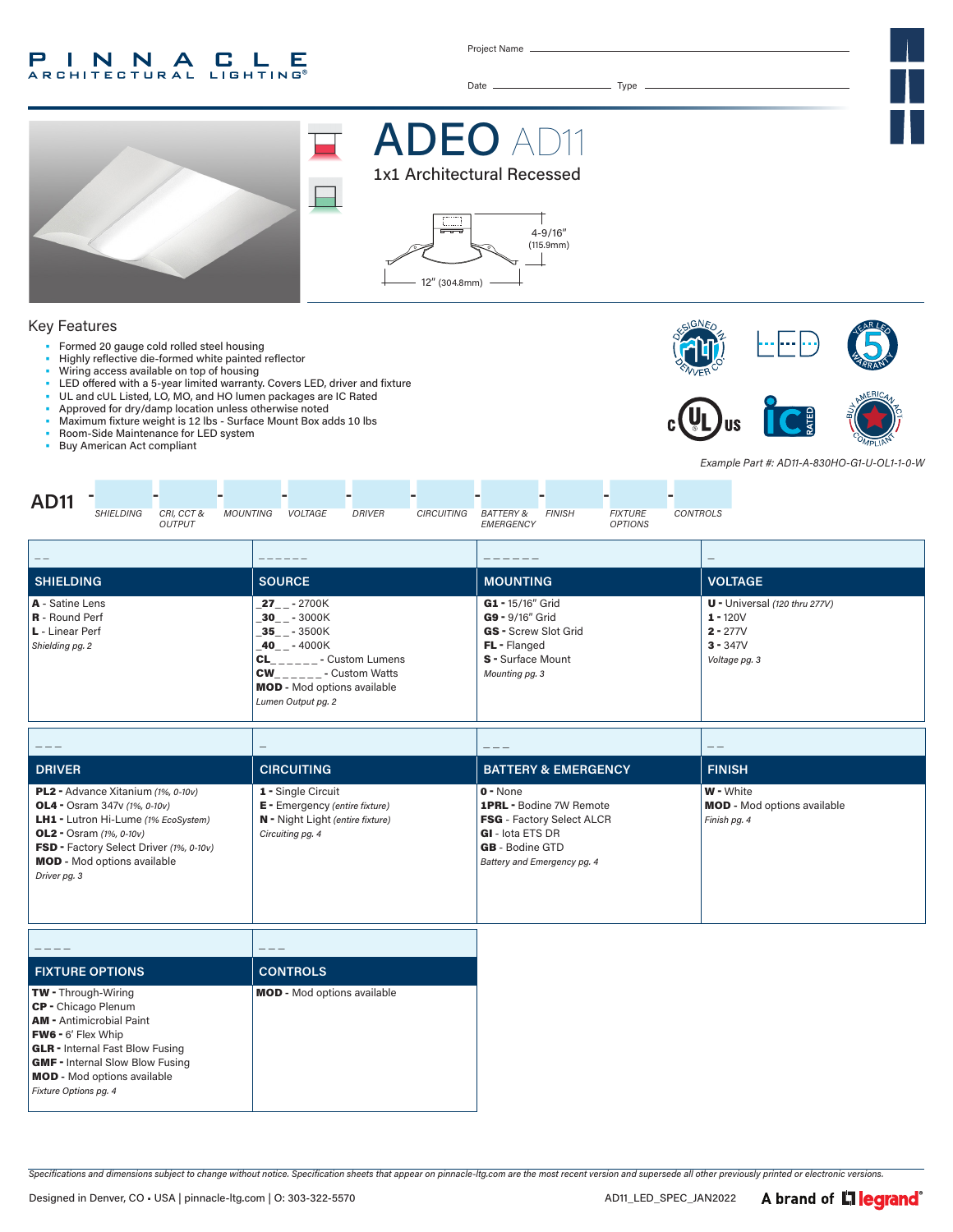## Shielding

- Captive and hinged center lens
- Co-extruded acrylic lens with ribbed side channels evenly illuminates the side reflector giving the appearance of a fully lensed luminaire
- Highly reflective die-formed white painted reflector
- Wiring access available on top of housing

• 80 CRI = R9≥19 and 90 CRI = R9≥61



### **Output**

Specify either 80 or 90 CRI

- Longer lead-time may apply for 90 CRI. Consult factory.
- Custom Output- Lumens OR Wattage

CL\_ \_ \_ \_ \_ Specify CRI, CCT and desired lumens (i.e. CL835600) *Specify lumens between standard offering listed below. Lumens are specified per color temp* CW\_ \_ \_ \_ \_ Specify CRI, CCT and desired wattage (i.e. CW94010) *Specify watts between standard offering listed below*

## 80 CRI

|               | Color | Output   | <b>Watts</b> | Shielding          |      |                    |      |                   |            |
|---------------|-------|----------|--------------|--------------------|------|--------------------|------|-------------------|------------|
|               |       |          |              | A                  |      | L                  |      | R                 |            |
|               |       |          |              | <b>Satine Lens</b> |      | <b>Linear Slot</b> |      | <b>Round Perf</b> |            |
|               |       |          |              | Lumens             | LPW  | Lumens             | LPW  | Lumens            | <b>LPW</b> |
| 830LO         | 3000K | Standard | 11.3         | 883                | 78.1 | 524                | 46.4 | 448               | 39.7       |
| <b>830HO</b>  | 3000K | High     | 24.9         | 2088               | 83.8 | 1240               | 49.8 | 1061              | 42.6       |
| 835LO         | 3500K | Standard | 11.3         | 908                | 80.4 | 539                | 47.7 | 461               | 40.8       |
| 835HO         | 3500K | High     | 24.9         | 2148               | 86.3 | 1276               | 51.2 | 1091              | 43.8       |
| 840LO         | 4000K | Standard | 11.3         | 925                | 81.9 | 550                | 48.6 | 470               | 41.6       |
| <b>840HO</b>  | 4000K | High     | 24.9         | 2189               | 87.9 | 1300               | 52.2 | 1112              | 44.7       |
| <b>90 CRI</b> |       |          |              |                    |      |                    |      |                   |            |
| 927LO         | 2700K | Standard | 11.3         | 697                | 61.7 | 414                | 36.7 | 354               | 31.3       |
| <b>927HO</b>  | 2700K | High     | 24.9         | 1650               | 66.3 | 980                | 39.4 | 838               | 33.7       |
| 930LO         | 3000K | Standard | 11.3         | 813                | 71.9 | 483                | 42.7 | 413               | 36.5       |
| 930HO         | 3000K | High     | 24.9         | 1923               | 77.2 | 1142               | 45.9 | 977               | 39.2       |
| 935LO         | 3500K | Standard | 11.3         | 817                | 72.3 | 485                | 42.9 | 415               | 36.7       |
| 935HO         | 3500K | High     | 24.9         | 1932               | 77.6 | 1148               | 46.1 | 981               | 39.4       |
| 940LO         | 4000K | Standard | 11.3         | 826                | 73.1 | 491                | 43.4 | 420               | 37.1       |
| <b>940HO</b>  | 4000K | High     | 24.9         | 1953               | 78.4 | 1160               | 46.6 | 992               | 39.8       |

## Direct Source: MOD Options

Specify **MOD** in the part number for any of the below options • All RGB\_ Source Options will require specific driver and control • Consult factory for **MOD** specification details, pricing, and lead-time information

|            |                          |                 | Required Driver Required Control |
|------------|--------------------------|-----------------|----------------------------------|
|            | Color Changing RGB LED   | FC <sub>2</sub> | <b>DMX</b>                       |
| <b>MOD</b> | Color Changing RGB-W LED | FC <sub>2</sub> | <b>DMX</b>                       |
|            | 2 Channel Tunable White  |                 |                                  |
|            | Dynamic BIOS             |                 |                                  |

*Specifications and dimensions subject to change without notice. Specification sheets that appear on pinnacle-ltg.com are the most recent version and supersede all other previously printed or electronic versions.* Designed in Denver, CO • USA | pinnacle-ltg.com | O: 303-322-5570 F: 303-322-5568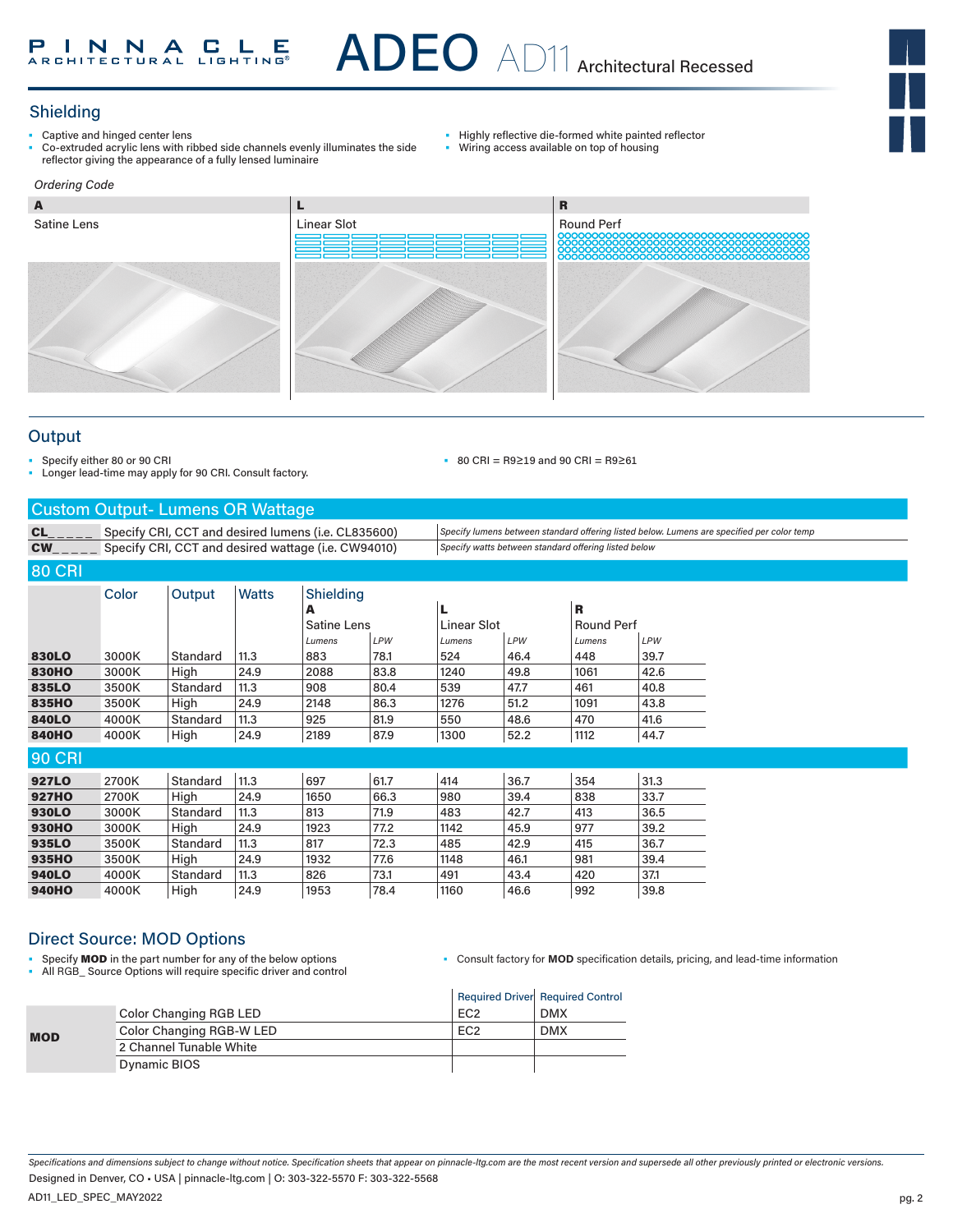## Mounting

- Designed to install into acoustical grid and inaccessible ceilings
- Grid retention clips integral to housing and require mechanical attachment<br>• Tie off fixture to structure with retention wires Tie off fixture to structure with retention wires
- Maximum fixture weight is 12 lbs Surface Mount Box adds 10 lbs
- Refer to installation instructions during installation at the job site<br>• Approved for dry/damp location unless otherwise noted
	- Approved for dry/damp location unless otherwise noted



### Voltage

• Some ADEO configurations will not accommodate all voltage options; consult with factory

| U | Universal |
|---|-----------|
|   | 120 volt  |
| 2 | 277 volt  |
| 3 | 347 volt  |

### **Driver**

- Standard Driver Option = PL2
- Driver Lifetime: 50,000 hours at 25°C ambient operating conditions

For more Driver options, see Pinnacle Resource Guide

| 0-10V Drivers            |                                                           |
|--------------------------|-----------------------------------------------------------|
| <b>FSD</b>               | Factory Select Driver (1%, 0-10v)                         |
| OL <sub>2</sub>          | Osram Optotronic, 1%, 0-10v                               |
| OL <sub>4</sub>          | Osram Optotronic 347v, 1% 0-10v (requires 347v)           |
| EE1                      | eldoLED ECOdrive 1%, 0-10y Logarithmic                    |
| EE <sub>2</sub>          | eldoLED ECOdrive 1%, 0-10v Linear                         |
| ES1                      | eldoLED SOLOdrive 0-10v, 0% Logarithmic                   |
| ES <sub>2</sub>          | eldoLED SOLOdrive 0-10v, 0% Linear                        |
| OL <sub>5</sub>          | Osram Optotronic 1%, 0-10y, AUX                           |
| <b>Lutron Drivers</b>    |                                                           |
| LH <sub>1</sub>          | Lutron Hi-lume Soft-on, Fade-to-black 1%, EcoSystem, LDE1 |
| <b>Alternate Drivers</b> |                                                           |
| EH <sub>1</sub>          | ELV 120v only, 0-10v universal                            |

Some ADEO configurations will not accommodate all driver options; consult with factory

*Specifications and dimensions subject to change without notice. Specification sheets that appear on pinnacle-ltg.com are the most recent version and supersede all other previously printed or electronic versions.* Designed in Denver, CO • USA | pinnacle-ltg.com | O: 303-322-5570 F: 303-322-5568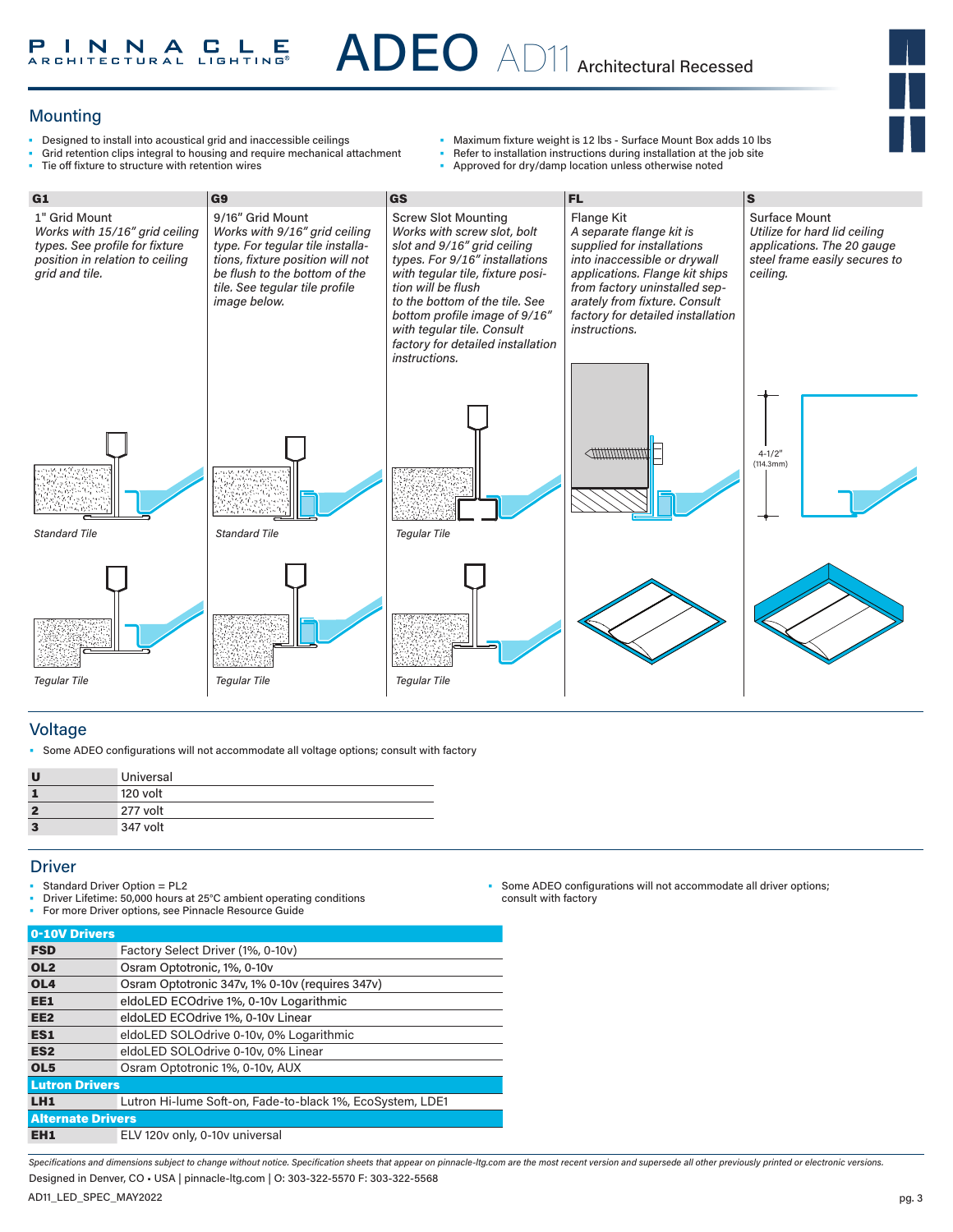## Drivers: MOD Options

- Specify MOD in the part number for any of the below options
- Consult factory for **MOD** specification details, pricing, and lead-time information

MOD Power Over Ethernet

### **Circuiting**

- Select fixture circuiting from options below
- Some ADEO configurations will not accommodate all circuiting options; consult with factory

|   | Single Circuit                |
|---|-------------------------------|
|   | <b>Emergency Circuit only</b> |
| N | Night Light Circuit only      |

### Battery & Emergency

• Select battery or emergency options if required • Battery duration is 90 minutes

 $N_2$  Battery

- Test button is remote
- For more Battery options, see Pinnacle Resource Guide

Battery & Emergency Ordering Examples

• Single circuit, 7w remote battery **Ordering Code: 1-1PRL** • Emergency circuit only, 7w remote battery Ordering Code: E-1PRL

| U          | <b>IVO DATE V</b>                                           |
|------------|-------------------------------------------------------------|
| 1IRC       | lota 10w Remote                                             |
| 1PRS       | Bodine 7w Remote, Self Testing                              |
| 1PRD       | Bodine 10w Remote, Dual Flex                                |
| <b>FSG</b> | Factory Select Automatic Load Control Relay (ALCR)          |
| GI         | Emergency Transfer Switch (ETS) DR Emergency Control Device |
| <b>GB</b>  | Bodine GTD, Generator Transfer Device                       |
|            |                                                             |

For Approximate Battery Lumen Output

• Multiply battery wattage X fixture LPW shown on Lumen Table

• 7 (watts) x 80.4 (LPW) = 563 battery lumen output

### Finish

• Powder-coat white painted finish on exposed trim

#### W White

### Finish: MOD Options

- Specify **MOD** in the part number for any of the below options
- Consult factory for **MOD** specification details, pricing, and lead-time information

|            | Wood Grain             |  |  |  |
|------------|------------------------|--|--|--|
|            | <b>Metallic Silver</b> |  |  |  |
|            | <b>Textured Black</b>  |  |  |  |
| <b>MOD</b> | <b>Bronze</b>          |  |  |  |
|            | Graphite               |  |  |  |
|            | <b>Custom Color</b>    |  |  |  |
|            | Natural                |  |  |  |

### Fixture Options

• Additional options to enhance the fixture and finish of the product

| <b>TW</b>                | Through-Wiring          |
|--------------------------|-------------------------|
| $\overline{\mathsf{CP}}$ | Chicago Plenum          |
| <b>AM</b>                | Antimicrobial Paint     |
| <b>FW6</b>               | Flex Whip 6'            |
| <b>GLR</b>               | Internal Fast Blow Fuse |
| <b>GMF</b>               | Internal Slow Blow Fuse |

## Fixture Options: MOD Options

• Specify MOD in the part number for any of the below options

• Consult factory for **MOD** specification details, pricing, and lead-time information

| <b>MOD</b> | <b>Remote Driver</b> |
|------------|----------------------|
|            | End Power Feed       |
|            |                      |

*Specifications and dimensions subject to change without notice. Specification sheets that appear on pinnacle-ltg.com are the most recent version and supersede all other previously printed or electronic versions.* Designed in Denver, CO • USA | pinnacle-ltg.com | O: 303-322-5570 F: 303-322-5568

AD11\_LED\_SPEC\_MAY2022